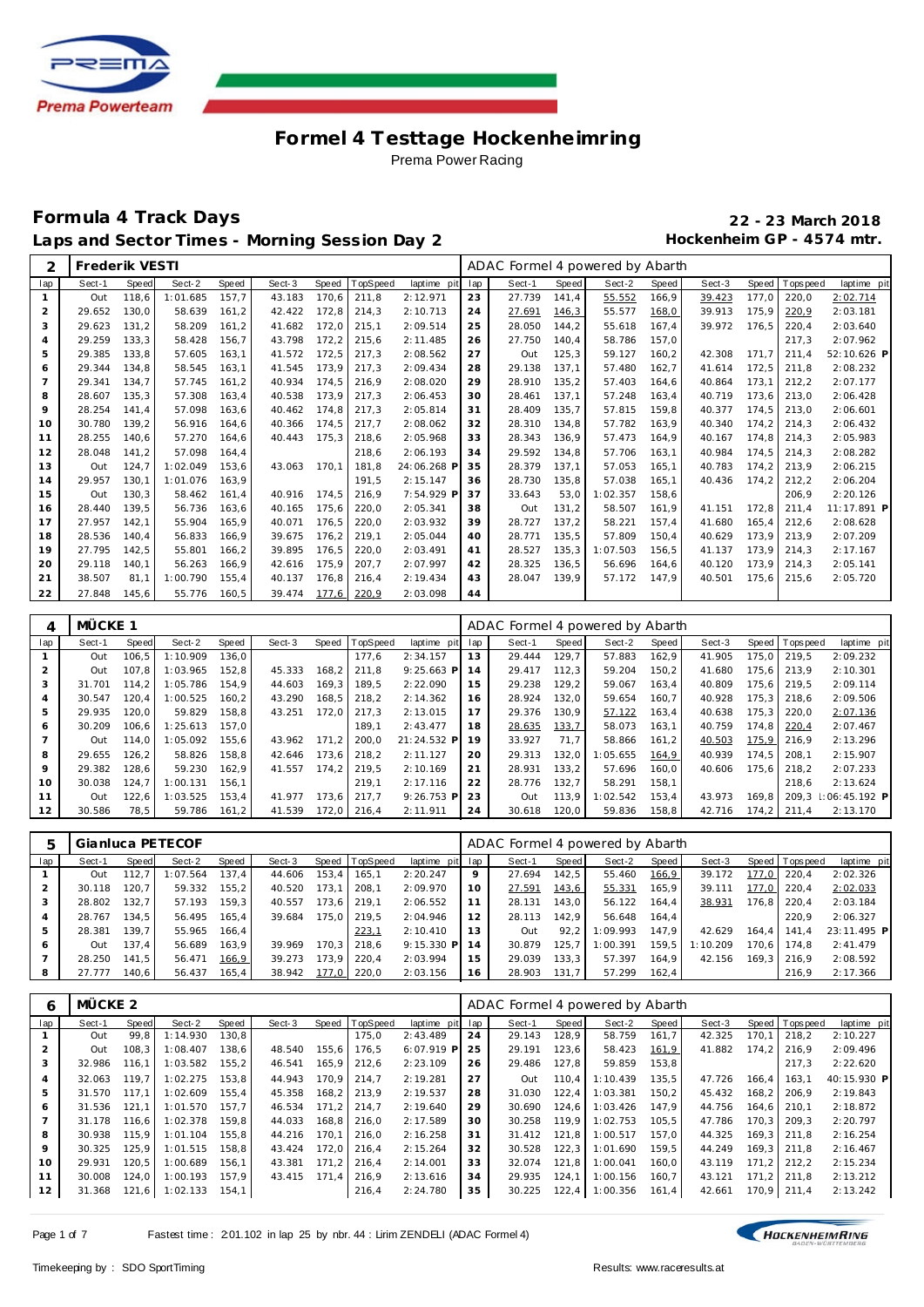

# **Formula 4 Track Days 22 - 23 March 2018**

Laps and Sector Times - Morning Session Day 2 **Hockenheim GP** - 4574 mtr.

| 13 | Out    |       | 118.4 1:04.300 154.5 |       | 44.538 |               | 169,3 204,2   | 12:36.949 P 36 |    |        |       | 29.813 121.6 1:00.270 151.3 |       | 42.691 |       | 170.1 212.2 | 2:12.774    |
|----|--------|-------|----------------------|-------|--------|---------------|---------------|----------------|----|--------|-------|-----------------------------|-------|--------|-------|-------------|-------------|
| 14 | 30.795 | 127.8 | $1:00.736$ 157.4     |       | 43.037 |               | 169.8 215.6   | 2:14.568       | 37 | 30.947 | 124.3 | 1:00.333                    | 155.6 | 45.891 | 164.6 | 212.2       | 2:17.171    |
| 15 | 29.915 | 122.0 | 1:00.200             | 155.8 | 43.434 | $163,4$ 215,1 |               | 2:13.549       | 38 | 30.692 |       | 126,0 1:01.621 155,6        |       |        |       | 212.2       | 2:24.304    |
| 16 | 30.178 | 125.6 | 1:01.938 150.2       |       |        |               | 216.9         | 2:23.848       | 39 | Out    | 112.7 | 1:08.463                    | 151.0 | 46.154 | 169.0 | 157.7       | 19:09.550 P |
| 17 | Out    | 114.9 | $1:08.434$ 155.2     |       | 48.475 | 155.8 173.6   |               | 10:15.571 P    | 40 | 30.465 |       | 121.9 1:01.919              | 144.8 | 44.731 | 165.6 | 207.3       | 2:17.115    |
| 18 | 33.729 | 116.9 | 1:01.850             | 160.0 | 42.256 | 170.9 209.7   |               | 2:17.835       | 41 |        |       | 30.822 126.5 1:01.535 153.6 |       | 45.032 | 168.5 | 209.3       | 2:17.389    |
| 19 | 29.180 | 131.9 | 58.764               | 159.8 | 42.043 |               | $172.2$ 217.7 | 2:09.987       | 42 | 30.285 | 125.7 | 59.905                      | 156.3 | 44.158 | 169.3 | 210.5       | 2:14.348    |
| 20 | 28.887 | 130.3 | 58.330               | 161.4 | 42.238 | $167.4$ 217.7 |               | 2:09.455       | 43 | 30.200 | 124.4 | 1:00.590                    | 155.2 | 44.366 | 170.1 | 210.9       | 2:15.156    |
| 21 | 29.112 | 126.5 | 59.019               | 156.7 | 42.657 | 173.1         | 216.9         | 2:10.788       | 44 | 29.884 |       | $124.9$ 1:00.548            | 159.3 | 42.998 | 170.6 | 212.2       | 2:13.430    |
| 22 | 29.785 | 129.5 | 59.718               | 160.7 | 41.783 | 174,5 219,5   |               | 2:11.286       | 45 | 29.918 |       | 126.6 1:01.755 146.5        |       |        |       | 212.6       | 2:23.204    |
| 23 | 29.195 | 129.2 | 59.073 155,8         |       | 42.383 |               | 168,8 218,2   | 2:10.651       | 46 |        |       |                             |       |        |       |             |             |

| 13             | KDC 1  |       |          |       |        |       |                |             |     | ADAC Formel 4 powered by Abarth |       |          |       |        |       |                 |             |
|----------------|--------|-------|----------|-------|--------|-------|----------------|-------------|-----|---------------------------------|-------|----------|-------|--------|-------|-----------------|-------------|
| lap            | Sect-1 | Speed | Sect-2   | Speed | Sect-3 |       | Speed TopSpeed | laptime pit | lap | Sect-1                          | Speed | Sect-2   | Speed | Sect-3 |       | Speed Tops peed | laptime pit |
|                | Out    | 107.8 | 1:09.205 | 154.1 | 46.049 | 162,2 | 166.9          | 2:30.453    | 15  | 29.633                          | 123,0 | 59.293   | 158,6 | 42.598 | 173.4 | 215.1           | 2:11.524    |
| $\overline{2}$ | 33.518 | 111.3 | 1:00.803 | 151.9 | 44.297 | 168.5 | 211.4          | 2:18.618    | 16  | 30.293                          | 104.7 | 59.497   | 162,9 | 41.509 | 173.1 | 215.6           | 2:11.299    |
| 3              | 30.647 | 121.1 | 1:00.081 | 159.5 | 44.206 | 170.9 | 213.4          | 2:14.934    | 17  | 29.210                          | 133.3 | 57.713   | 158,4 | 41.373 | 175,0 | 216.9           | 2:08.296    |
| 4              | 30.533 | 121.3 | 1:01.341 | 156,5 | 45.007 | 170.9 | 213.9          | 2:16.881    | 18  | 29.558                          | 134,5 | 58.491   | 161,4 |        |       | 216,0           | 2:12.244    |
| 5              | 30.796 | 117.4 | 59.333   | 157.9 | 43.737 | 168,8 | 214,3          | 2:13.866    | 19  | Out                             | 70,3  | 1:12.497 | 110.4 | 48.711 | 159.1 | 159.1           | 38:33.010 P |
| 6              | 30.984 | 115.8 | 59.755   | 158.4 | 43.571 | 171,2 | 213.4          | 2:14.310    | 20  | 37.275                          | 110.8 | 1:03.420 | 154.9 | 45.033 | 166,2 | 188.5           | 2:25.728    |
|                | 30.372 | 116.0 | 1:02.353 | 143.8 | 45.159 | 168.0 | 214.3          | 2:17.884    | 21  | 31.130                          | 122,2 | 1:01.896 | 148.1 | 45.378 | 166.7 | 208.5           | 2:18.404    |
| 8              | 30.404 | 118.6 | 59.624   | 158,8 |        |       | 213.9          | 2:15.917    | 22  | 31.470                          | 121.6 | 1:01.782 | 155,8 | 45.568 | 158,6 | 208.9           | 2:18.820    |
| 9              | Out    | 68.4  | 1:02.485 | 153,6 | 43.632 | 167.7 | 200.7          | 14:46.808 P | 23  | 30.911                          | 123,6 | 1:01.622 | 154.9 | 46.479 | 168,0 | 208.9           | 2:19.012    |
| 10             | 30.584 | 122,0 | 1:01.066 | 157.7 | 42.203 | 171.7 | 201.1          | 2:13.853    | 24  | 35.559                          | 67.8  | 1:07.300 | 156.7 | 44.145 | 168.0 | 205.3           | 2:27.004    |
| 11             | 29.565 | 128.0 | 59.024   | 160.2 | 42.038 | 172.8 | 216.4          | 2:10.627    | 25  | 32.588                          | 120.3 | 1:03.728 | 154,3 |        |       | 207.7           | 2:21.478    |
| 12             | 29.245 | 128.6 | 58.130   | 162,2 | 41.814 | 172.5 | 216,0          | 2:09.189    | 26  | Out                             | 111.8 | 1:06.236 | 153,2 | 44.015 | 165.9 | 195.7           | 50:43.563 P |
| 13             | 29.576 | 129.0 | 59.208   | 154,1 |        |       | 217,3          | 2:16.706    | 27  | 32.797                          | 71.4  | 1:03.626 | 157,4 | 44.118 | 168.8 | 205.3           | 2:20.541    |
| 14             | Out    | 125.7 | 59.651   | 161,2 | 42.753 | 170,6 | 213.0          | 10:43.955 P | 28  | 31.152                          | 126,8 | 1:00.528 | 148,6 | 43.888 | 155.8 | 209,3           | 2:15.568    |

| 14             | KDC <sub>2</sub> |       |          |       |        |       |                 |             |     | ADAC Formel 4 powered by Abarth |       |          |       |          |       |          |             |
|----------------|------------------|-------|----------|-------|--------|-------|-----------------|-------------|-----|---------------------------------|-------|----------|-------|----------|-------|----------|-------------|
| lap            | Sect-1           | Speed | Sect-2   | Speed | Sect-3 | Speed | <b>TopSpeed</b> | laptime pit | lap | Sect-1                          | Speed | Sect-2   | Speed | Sect-3   | Speed | Topspeed | laptime pit |
|                | Out              | 109.3 | 1:10.298 | 125.0 | 44.349 | 168,5 | 166.9           | 2:25.324    | 17  | 28.467                          | 136.0 | 56.719   | 161.9 | 40.159   | 173.9 | 218.6    | 2:05.345    |
| 2              | 31.929           | 122,7 | 1:00.556 | 157,7 | 42.181 | 170,9 | 207,3           | 2:14.666    | 18  | 28.162                          | 135,3 | 57.451   | 161,2 | 40.060   | 175,6 | 219.1    | 2:05.673    |
| 3              | 31.195           | 126,5 | 58.785   | 160,2 | 41.968 | 171,4 | 214,3           | 2:11.948    | 19  | 28.359                          | 136,4 | 1:01.236 | 130,6 | 47.491   | 175,3 | 219,5    | 2:17.086    |
| $\overline{4}$ | 29.667           | 129,7 | 1:02.611 | 85,5  | 44.646 | 171,2 | 214,7           | 2:16.924    | 20  | 28.234                          | 135.7 | 56.710   | 164,6 | 40.783   | 175,6 | 218.2    | 2:05.727    |
| 5              | 29.628           | 124.6 | 1:00.664 | 160.7 | 41.792 | 172.8 | 214,7           | 2:12.084    | 21  | 28.611                          | 131.7 | 57.697   | 165,6 | 45.772   | 118.7 | 216.0    | 2:12.080    |
| 6              | 29.492           | 127,5 | 58.716   | 161,7 | 59.519 | 167,4 | 215,1           | 2:27.727    | 22  | 29.715                          | 131,7 | 58.615   | 165,4 | 40.273   | 175,6 | 216.4    | 2:08.603    |
|                | 30.039           | 130.3 | 59.205   | 159,3 | 41.032 | 168,2 | 211,8           | 2:10.276    | 23  | 28.311                          | 135,0 | 56.408   | 165,1 | 40.898   | 175.0 | 219.1    | 2:05.617    |
| 8              | 28.992           | 124,3 | 58.388   | 162,2 | 41.424 | 167,2 | 215,1           | 2:08.804    | 24  | 28.559                          | 138,3 | 56.635   | 159,1 | 40.596   | 174,8 | 218.2    | 2:05.790    |
| 9              | 29.533           | 128,0 | 1:00.143 | 152,1 |        |       | 216,4           | 2:15.659    | 25  | 30.416                          | 123.9 | 58.366   | 130,6 |          |       | 217.3    | 2:12.166    |
| 10             | Out              | 123,0 | 58.690   | 161,4 | 42.144 | 170,3 | 200,0           | 14:10.738 P | 26  | Out                             | 105,8 | 1:06.583 | 148,6 | 43.714   | 162,2 | 170.1    | 19:38.970 P |
| 11             | 30.241           | 128,7 | 58.593   | 161,2 | 41.444 | 172,2 | 216,4           | 2:10.278    | 27  | 30.646                          | 118,0 | 1:01.257 | 158,1 | 1:00.597 | 163,1 | 206.1    | 2:32.500    |
| 12             | 29.169           | 130.0 | 57.726   | 162,4 |        |       | 216,4           | 2:18.904    | 28  | 31.113                          | 115.8 | 1:04.989 | 152,8 | 43.219   | 170.1 | 207.3    | 2:19.321    |
| 13             | Out              | 112,4 | 1:01.816 | 160,2 | 42.225 | 171.7 | 211,4           | 8:29.133 P  | 29  | 30.468                          | 122,3 | 58.742   | 158,4 | 42.829   | 170,3 | 209.3    | 2:12.039    |
| 14             | 29.421           | 132,4 | 58.373   | 157,0 | 40.966 | 173,1 | 217,7           | 2:08.760    | 30  | 29.573                          | 118.8 | 1:00.906 | 147,7 | 42.318   | 170.1 | 210.1    | 2:12.797    |
| 15             | 28.566           | 134,5 | 58.249   | 160,2 | 40.924 | 173,9 | 216,9           | 2:07.739    | 31  | 29.617                          | 121,9 | 59.057   | 158,8 | 44.384   | 167,7 | 210.9    | 2:13.058    |
| 16             | 28.635           | 132,5 | 59.386   | 163,4 | 41.635 | 172,8 | 209,7           | 2:09.656    | 32  | 30.043                          | 125,1 | 59.340   | 161,9 | 41.367   | 172,2 | 211,8    | 2:10.750    |

| 20  | KDC <sub>3</sub> |       |          |       |        |       |                 |             |     | ADAC Formel 4 powered by Abarth |       |          |       |        |        |                 |                   |
|-----|------------------|-------|----------|-------|--------|-------|-----------------|-------------|-----|---------------------------------|-------|----------|-------|--------|--------|-----------------|-------------------|
| lap | Sect-1           | Speed | Sect-2   | Speed | Sect-3 | Speed | <b>TopSpeed</b> | laptime pit | lap | Sect-1                          | Speed | Sect-2   | Speed | Sect-3 | Speed  | <b>Topspeed</b> | laptime pit       |
|     | Out              | 106.3 | 1:16.908 | 135,5 | 44.815 | 170,3 | 149,8           | 2:33.133    | 15  | 28.454                          | 137.9 | 56.195   | 166,2 | 40.320 | 176,5  | 220,4           | 2:04.969          |
| 2   | 30.503           | 128,7 | 1:01.651 | 150,8 | 43.159 | 171.7 | 177,9           | 2:15.313    | 16  | 28.692                          | 139.7 | 1:01.440 | 159,5 | 40.092 | 175.9  | 189.5           | 2:10.224          |
| 3   | 29.309           | 133.3 | 57.979   | 162.9 | 41.502 | 171.7 | 217,3           | 2:08.790    | 17  | 28.220                          | 140.6 | 56.081   | 165,6 | 40.498 | 175.6  | 220.4           | 2:04.799          |
| 4   | 29.555           | 134,8 | 59.012   | 159,3 | 41.551 | 171.7 | 217,3           | 2:10.118    | 18  | 27.961                          | 142,9 | 57.213   | 164,4 | 40.486 | 175,9  | 220,0           | 2:05.660          |
| 5   | 29.269           | 134,8 | 57.737   | 163,1 | 40.824 | 173,6 | 216,9           | 2:07.830    | 19  | 27.829                          | 141,2 | 55.843   | 165,1 | 40.434 | 176,2  | 220,9           | 2:04.106          |
| 6   | 28.873           | 134.7 | 58.071   | 161,2 | 40.524 | 174.5 | 217.7           | 2:07.468    | 20  | 28.141                          | 141,0 | 56.325   | 164,9 | 40.064 | 171.7  | 224,5           | 2:04.530          |
|     | 28.747           | 136,9 | 57.412   | 160,5 | 40.666 | 175,6 | 218,2           | 2:06.825    | 21  | 28.056                          | 142,1 | 56.218   | 166,9 | 40.184 | 175.0  | 218,6           | 2:04.458          |
| 8   | 28.913           | 136.7 | 1:10.532 | 128.1 |        |       | 214.7           | 2:29.646    | 22  | 30.182                          | 116.3 | 59.409   | 164.6 |        |        | 210.5           | 2:11.830          |
| 9   | Out              | 128,3 | 1:00.652 | 153,8 | 41.628 | 168,5 | 195,3           | 11:46.438 P | 23  | Out                             | 92,9  | 1:16.516 | 102,1 | 50.858 | 151,5  | 144.2           | $\pm 27:44.621$ P |
| 10  | 29.139           | 135.7 | 59.211   | 159,3 | 40.951 | 175,3 | 191,2           | 2:09.301    | 24  | 32.837                          | 119.9 | 1:09.745 | 138,3 | 46.682 | 160, 2 | 173.4           | 2:29.264          |
| 11  | 29.087           | 138,5 | 56.996   | 162,2 | 40.513 | 174.2 | 219,1           | 2:06.596    | 25  | 31.985                          | 122,9 | 59.789   | 159,8 | 42.737 | 170.1  | 208,9           | 2:14.511          |
| 12  | 28.615           | 135.7 | 57.578   | 159.8 |        |       | 220.0           | 2:11.364    | 26  | 31.848                          | 126,6 | 1:00.893 | 156.1 | 42.489 | 172.0  | 210.5           | 2:15.230          |
| 13  | Out              | 128,6 | 1:00.865 | 157,2 | 40.862 | 172,5 | 183,1           | 9:51.743 P  | 27  | 29.713                          | 126,3 | 59.239   | 159.8 | 42.193 | 170.9  | 211.4           | 2:11.145          |
| 14  | 28.662           | 137.4 | 56.828   | 165,4 | 40.546 | 175,3 | 219,1           | 2:06.036    | 28  | 30.954                          | 127,2 | 1:01.849 | 155,6 | 42.100 | 171.7  | 211,8           | 2:14.903          |

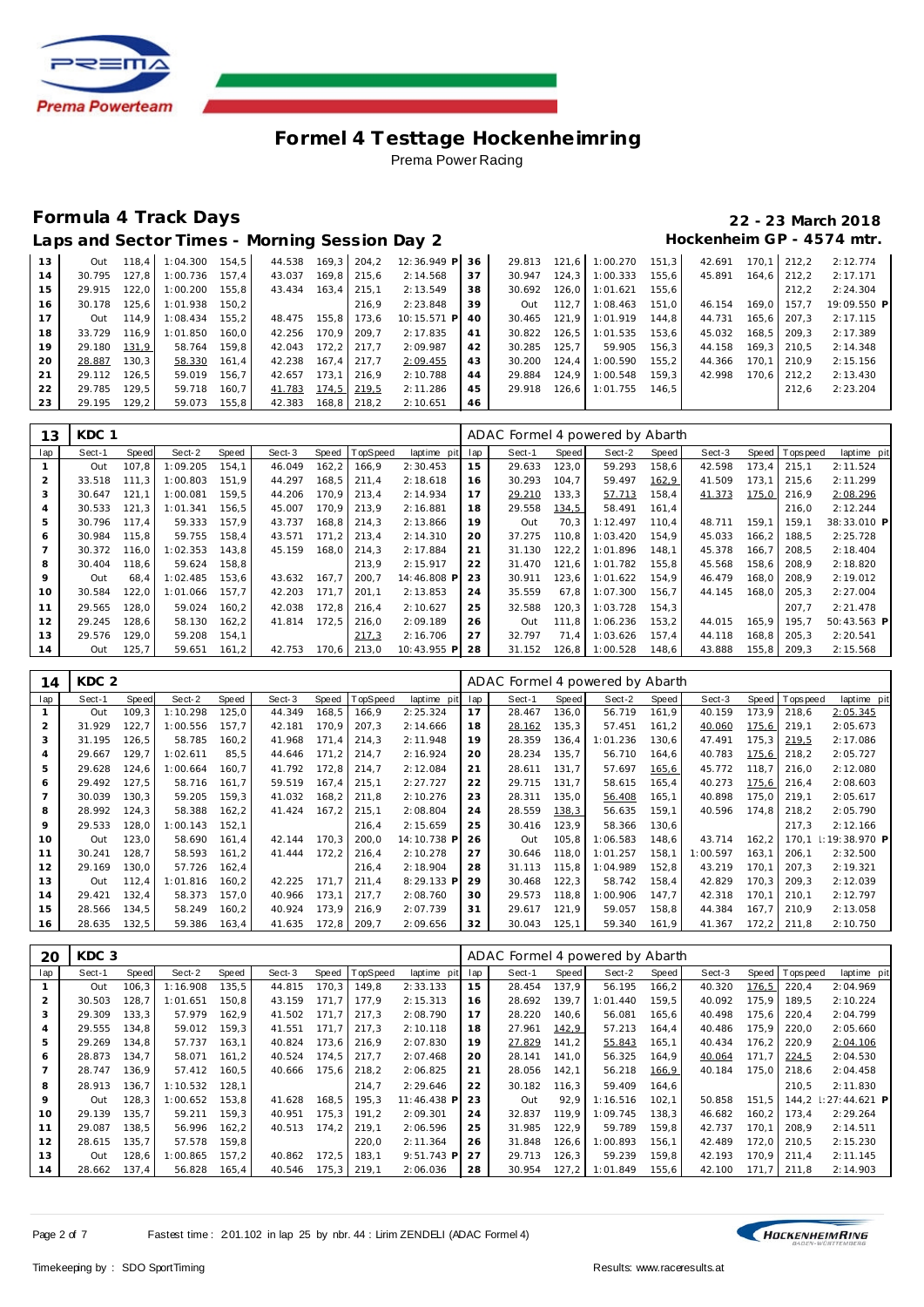

## **Formula 4 Track Days 22 - 23 March 2018** Laps and Sector Times - Morning Session Day 2 **Hockenheim GP** - 4574 mtr.

| 21             | Charles WEERTS |       |          |              |        |       |          |             |     | ADAC Formel 4 powered by Abarth |       |          |       |        |              |             |             |
|----------------|----------------|-------|----------|--------------|--------|-------|----------|-------------|-----|---------------------------------|-------|----------|-------|--------|--------------|-------------|-------------|
| lap            | Sect-1         | Speed | Sect-2   | <b>Speed</b> | Sect-3 | Speed | TopSpeed | laptime pit | lap | Sect-1                          | Speed | Sect-2   | Speed | Sect-3 | <b>Speed</b> | T ops pee d | laptime pit |
|                | Out            | 120.8 | 1:00.425 | 155.6        |        |       | 210,5    | 2:23.375    | 19  | 27.967                          | 131,2 | 56.568   | 165,6 | 39.863 | 175.0        | 217.7       | 2:04.398    |
| $\overline{2}$ | Out            | 127,2 | 1:01.366 | 159,1        | 41.920 | 171.4 | 214,3    | 16:25.472 P | 20  | 27.988                          | 139,4 | 56.669   | 164,6 | 39.797 | 174,5        | 221,3       | 2:04.454    |
| 3              | 28.998         | 134.7 | 58.329   | 160.7        | 41.703 | 171.2 | 215,6    | 2:09.030    | 21  | 28.041                          | 139,0 | 56.333   | 164,9 | 39.638 | 174.2        | 217.7       | 2:04.012    |
| $\overline{4}$ | 29.512         | 131,7 | 58.812   | 155,6        | 40.987 | 173,1 | 217,7    | 2:09.311    | 22  | 27.870                          | 141,0 | 56.675   | 162,2 |        |              | 218,6       | 2:08.333    |
| 5              | 29.047         | 134,7 | 57.577   | 159,8        | 41.070 | 172,0 | 216,4    | 2:07.694    | 23  | Out                             | 129,3 | 59.162   | 161,9 | 41.767 | 172,8        | 211,4       | 55:35.281 P |
| 6              | 28.582         | 138.3 | 57.315   | 159.8        | 40.768 | 172,5 | 216,9    | 2:06.665    | 24  | 30.534                          | 128.1 | 58.297   | 159,1 | 41.437 | 170.9        | 213.0       | 2:10.268    |
|                | 28.671         | 136,7 | 56.859   | 163,4        | 40.681 | 172.5 | 216,9    | 2:06.211    | 25  | 29.167                          | 128,3 | 58.039   | 161,2 | 41.156 | 173.1        | 213.0       | 2:08.362    |
| 8              | 29.532         | 118,6 | 58.370   | 163,4        |        |       | 216,4    | 2:10.802    | 26  | 28.957                          | 133,8 | 57.954   | 159,5 | 41.369 | 171.4        | 213,0       | 2:08.280    |
| 9              | Out            | 124,4 | 1:03.187 | 158,4        | In.    |       | 166,9    | 18:24.859 P | 27  | 29.078                          | 133,5 | 58.205   | 156,3 | 41.168 | 172,8        | 213,0       | 2:08.451    |
| 10             | Out            | 112,5 | 1:01.262 | 82,5         | 43.283 | 172,8 | 215,1    | 9:59.478 P  | 28  | 28.679                          | 133,0 | 58.463   | 160,0 | 40.314 | 173,4        | 210.9       | 2:07.456    |
| 11             | 29.352         | 124,0 | 58.797   | 162,7        | 40.715 | 173,9 | 189,8    | 2:08.864    | 29  | 28.652                          | 129,7 | 58.024   | 161.9 | 41.159 | 172,2        | 210.9       | 2:07.835    |
| 12             | 29.280         | 136.7 | 56.954   | 164.1        | 40.301 | 172.5 | 219.1    | 2:06.535    | 30  | 29.293                          | 128.6 | 1:00.022 | 162,2 |        |              | 208.9       | 2:12.703    |
| 13             | 28.553         | 137,2 | 56.623   | 164,6        | 39.774 | 174.5 | 218,6    | 2:04.950    | 31  | Out                             | 128,3 | 59.165   | 158,4 | 41.364 | 170.9        | 210.1       | 13:40.860 P |
| 14             | 28.190         | 136,0 | 56.468   | 164,4        | 39.710 | 174,5 | 218,2    | 2:04.368    | 32  | 29.139                          | 130,9 | 58.460   | 157,4 | 41.183 | 170,6        | 211.4       | 2:08.782    |
| 15             | 28.051         | 139.0 | 58.195   | 154,7        | 39.668 | 175,6 | 217,7    | 2:05.914    | 33  | 29.252                          | 125,1 | 58.311   | 159,1 | 41.286 | 170,9        | 212.2       | 2:08.849    |
| 16             | 27.826         | 139,0 | 56.336   | 162,7        | 39.730 | 173,9 | 219,1    | 2:03.892    | 34  | 29.074                          | 130,6 | 57.989   | 159,8 | 40.825 | 172,0        | 213,0       | 2:07.888    |
| 17             | 27.978         | 138,3 | 56.194   | 160,7        | 39.630 | 175,3 | 219,5    | 2:03.802    | 35  | 28.678                          | 134,0 | 57.860   | 155,8 | 41.465 | 168, 8       | 213,0       | 2:08.003    |
| 18             | 27.855         | 138,3 | 56.650   | 164.1        | 39.484 | 175,3 | 221,3    | 2:03.989    | 36  |                                 |       |          |       |        |              |             |             |

| 22  |        |              | Lucas ALECCO ROY |       |        |       |          |             |     | ADAC Formel 4 powered by Abarth |       |          |       |        |       |          |             |
|-----|--------|--------------|------------------|-------|--------|-------|----------|-------------|-----|---------------------------------|-------|----------|-------|--------|-------|----------|-------------|
| lap | Sect-1 | <b>Speed</b> | Sect-2           | Speed | Sect-3 | Speed | TopSpeed | laptime pit | lap | Sect-1                          | Speed | Sect-2   | Speed | Sect-3 | Speed | Topspeed | laptime pit |
|     | Out    | 120.0        | 1:03.277         | 153,6 | 45.164 | 168,8 | 210,1    | 2:15.352    | 23  | 30.142                          | 128,1 | 1:00.073 | 154,5 | 43.531 | 168,0 | 212,2    | 2:13.746    |
| 2   | 31.110 | 127.7        | 1:00.753         | 158.1 | 43.375 | 170,3 | 209.3    | 2:15.238    | 24  | 29.641                          | 127,5 | 1:00.998 | 158,8 | 43.665 | 168,2 | 211.4    | 2:14.304    |
| 3   | 30.596 | 132,2        | 59.687           | 152.3 | 43.020 | 169.3 | 214.7    | 2:13.303    | 25  | 30.230                          | 127.4 | 1:01.048 | 153,0 | 43.368 | 169.5 | 210.5    | 2:14.646    |
| 4   | 30.162 | 131.2        | 59.899           | 157.2 | 42.522 | 171.2 | 215,1    | 2:12.583    | 26  | 29.838                          | 130,3 | 59.810   | 157,9 | 42.881 | 171.2 | 210.9    | 2:12.529    |
| 5   | 29.957 | 131.4        | 59.383           | 160.5 | 42.456 | 172.0 | 216.4    | 2:11.796    | 27  | 29.878                          | 124.1 | 59.764   | 161.0 | 43.405 | 169.8 | 210.5    | 2:13.047    |
| 6   | 29.617 | 132.8        | 59.940           | 157.7 | 41.865 | 173.1 | 212,2    | 2:11.422    | 28  | 29.850                          | 127,2 | 59.888   | 161,0 | 42.272 | 170.9 | 212,2    | 2:12.010    |
|     | 29.597 | 124.7        | 59.561           | 160.5 | 42.004 | 172,2 | 215,1    | 2:11.162    | 29  | 29.569                          | 130,6 | 59.002   | 158,6 | 42.334 | 171.4 | 211.8    | 2:10.905    |
| 8   | 29.512 | 134.5        | 58.252           | 159.8 | 41.671 | 172,5 | 217,3    | 2:09.435    | 30  | 29.935                          | 130.4 | 1:00.440 | 160,7 | 42.040 | 170.6 | 213,0    | 2:12.415    |
| 9   | 29.547 | 133,2        | 57.829           | 162,9 | 41.469 | 173,4 | 216,9    | 2:08.845    | 31  | 30.559                          | 129,3 | 59.472   | 161,2 | 42.932 | 171,4 | 212,6    | 2:12.963    |
| 10  | 29.427 | 132,7        | 58.617           | 161.0 | 41.285 | 173.6 | 216,9    | 2:09.329    | 32  | 30.468                          | 127.5 | 58.727   | 160.7 | 42.115 | 172.0 | 213.0    | 2:11.310    |
| 11  | 29.385 | 132,5        | 57.857           | 165,4 | 40.835 | 174,2 | 218,2    | 2:08.077    | 33  | 29.465                          | 128,4 | 58.894   | 161.4 | 41.797 | 172,0 | 212,6    | 2:10.156    |
| 12  | 29.056 | 135.0        | 57.585           | 158.8 | 41.285 | 174.5 | 218,2    | 2:07.926    | 34  | 33.028                          | 100.1 | 1:01.191 | 161.7 | 41.894 | 172.8 | 211.8    | 2:16.113    |
| 13  | 29.170 | 132,2        | 57.340           | 161,9 | 41.172 | 173.9 | 218,6    | 2:07.682    | 35  | 29.971                          | 130.1 | 58.568   | 162,7 | 41.633 | 172,2 | 213,4    | 2:10.172    |
| 14  | 29.106 | 134,3        | 57.722           | 161,9 |        |       | 218,2    | 2:12.696    | 36  | 29.939                          | 128.1 | 1:16.486 | 158,8 |        |       | 213,0    | 2:31.842    |
| 15  | Out    | 125,3        | 1:01.267         | 152,1 | 45.562 | 168,0 | 211,4    | 07:26.015 F | 37  | Out                             | 127,8 | 1:02.449 | 157,2 | 43.760 | 169,8 | 208,9    | 20:48.369 P |
| 16  | 30.277 | 130.3        | 59.840           | 152.8 | 43.674 | 170.1 | 214.3    | 2:13.791    | 38  | 30.200                          | 130.4 | 59.848   | 159.8 | 42.719 | 170.9 | 210.1    | 2:12.767    |
| 17  | 29.536 | 133.5        | 59.852           | 135.2 | 44.117 | 167.7 | 214.7    | 2:13.505    | 39  | 30.378                          | 129.8 | 59.917   | 161.0 | 42.823 | 170.1 | 210.9    | 2:13.118    |
| 18  | 29.889 | 117.4        | 1:01.273         | 160,2 | 43.071 | 170.9 | 212,2    | 2:14.233    | 40  | 29.548                          | 136.0 | 59.260   | 156,5 | 42.251 | 171.7 | 212,2    | 2:11.059    |
| 19  | 29.806 | 131.2        | 59.429           | 160.5 | 43.287 | 168.0 | 213,9    | 2:12.522    | 41  | 29.822                          | 132,4 | 58.839   | 160,7 | 42.237 | 172,0 | 212,6    | 2:10.898    |
| 20  | 29.967 | 130.0        | 1:00.728         | 160.7 | 43.432 | 169,8 | 214,7    | 2:14.127    | 42  | 29.329                          | 134,8 | 58.325   | 162,4 | 42.062 | 169,8 | 214,3    | 2:09.716    |
| 21  | 29.861 | 126.5        | 59.810           | 153,8 | 43.415 | 170.1 | 213,0    | 2:13.086    | 43  | 29.392                          | 137,1 | 58.228   | 160,5 | 41.713 | 172,2 | 214,3    | 2:09.333    |
| 22  | 29.993 | 122,4        | 1:00.294         | 157.4 | 43.527 | 169,5 | 211,4    | 2:13.814    | 44  |                                 |       |          |       |        |       |          |             |

| 23             | <b>Joey ALDERS</b> |              |          |       |        |       |          |             |     | ADAC Formel 4 powered by Abarth |       |          |        |        |       |           |              |
|----------------|--------------------|--------------|----------|-------|--------|-------|----------|-------------|-----|---------------------------------|-------|----------|--------|--------|-------|-----------|--------------|
| lap            | Sect-1             | <b>Speed</b> | Sect-2   | Speed | Sect-3 | Speed | TopSpeed | laptime pit | lap | Sect-1                          | Speed | Sect-2   | Speed  | Sect-3 | Speed | Tops peed | laptime pit  |
|                | Out                | 102.8        | 1:07.965 | 133.5 | 47.362 | 167,2 | 175.0    | 2:24.575    | 17  | 28.848                          | 129,5 | 59.276   | 157.7  | 41.120 | 173.9 | 218.2     | 2:09.244     |
| $\overline{a}$ | 31.230             | 121.6        | 1:00.772 | 152,5 | 45.828 | 168,0 | 215,1    | 2:17.830    | 18  | 28.692                          | 130,6 | 57.558   | 162, 2 | 40.764 | 173.9 | 218.2     | 2:07.014     |
| 3              | 30.441             | 124,0        | 1:06.935 | 153,6 | 44.584 | 167,7 | 135,3    | 2:21.960    | 19  | 28.541                          | 135,5 | 56.686   | 163,4  | 40.478 | 174.8 | 218.6     | 2:05.705     |
| 4              | 30.488             | 125,7        | 58.944   | 157,4 | 42.995 | 169,5 | 215,1    | 2:12.427    | 20  | 28.671                          | 135,5 | 57.610   | 163,4  | 40.431 | 169,0 | 219,1     | 2:06.712     |
| 5              | 29.878             | 128.0        | 58.810   | 159.3 | 46.028 | 169.8 | 216.4    | 2:14.716    | 21  | 28.695                          | 135,3 | 56.388   | 162,4  | 40.551 | 174.8 | 219,1     | 2:05.634     |
| 6              | 30.424             | 127,4        | 58.720   | 157,9 | 42.875 | 170,3 | 216.9    | 2:12.019    | 22  | 28.062                          | 140,4 | 57.760   | 161,2  | 40.793 | 173,9 | 219,1     | 2:06.615     |
| 7              | 29.685             | 128.9        | 59.576   | 159,1 | 42.815 | 170,9 | 217.3    | 2:12.076    | 23  | 29.927                          | 107.9 | 57.559   | 161.7  | 40.585 | 175,0 | 216.0     | 2:08.071     |
| 8              | 29.986             | 127,5        | 58.659   | 159,1 | 42.410 | 171,4 | 217,3    | 2:11.055    | 24  | 29.916                          | 137.9 | 56.707   | 163,4  | 40.577 | 174,2 | 218.2     | 2:07.200     |
| 9              | 29.285             | 131,1        | 58.125   | 160.0 | 42.148 | 171,2 | 217,7    | 2:09.558    | 25  | 21:29.729                       | 111.8 | 1:06.347 | 154,5  | 44.260 | 166,2 | 172,2     | : 23: 20.336 |
| 10             | 29.174             | 116.3        | 58.723   | 159,3 | 42.922 | 169,8 | 216.9    | 2:10.819    | 26  | 30.130                          | 126,5 | 59.601   | 153,2  | 43.541 | 167.7 | 208.1     | 2:13.272     |
| 11             | 29.592             | 130.8        | 58.196   | 160.0 | 41.531 | 170.9 | 218,2    | 2:09.319    | 27  | 32.983                          | 98.9  | 1:02.961 | 158,6  | 43.472 | 165.9 | 185.2     | 2:19.416     |
| 12             | 28.687             | 134.0        | 57.490   | 159,1 | 41.655 | 173.6 | 219,1    | 2:07.832    | 28  | 29.533                          | 130.3 | 59.540   | 161,7  | 42.083 | 171.2 | 211.8     | 2:11.156     |
| 13             | 28.824             | 131,5        | 57.865   | 154,1 |        |       | 218,2    | 2:10.453    | 29  | 29.696                          | 134,5 | 59.501   | 157,7  | 41.857 | 171.7 | 213.0     | 2:11.054     |
| 14             | Out                | 102,0        | 1:05.114 | 151,3 | 44.273 | 171.2 | 175,3    | 32:13.359 P | 30  | 29.043                          | 135,8 | 57.946   | 159,3  | 41.631 | 171.4 | 213.9     | 2:08.620     |
| 15             | 30.224             | 124,9        | 58.592   | 161,4 | 42.056 | 172,5 | 217,7    | 2:10.872    | 31  | 31.110                          | 107,6 | 1:04.950 | 159,8  | 41.971 | 173,6 | 212,6     | 2:18.031     |
| 16             | 29.318             | 132,2        | 57.541   | 161,2 | 41.600 | 172,2 | 217,3    | 2:08.459    | 32  |                                 |       |          |        |        |       |           |              |

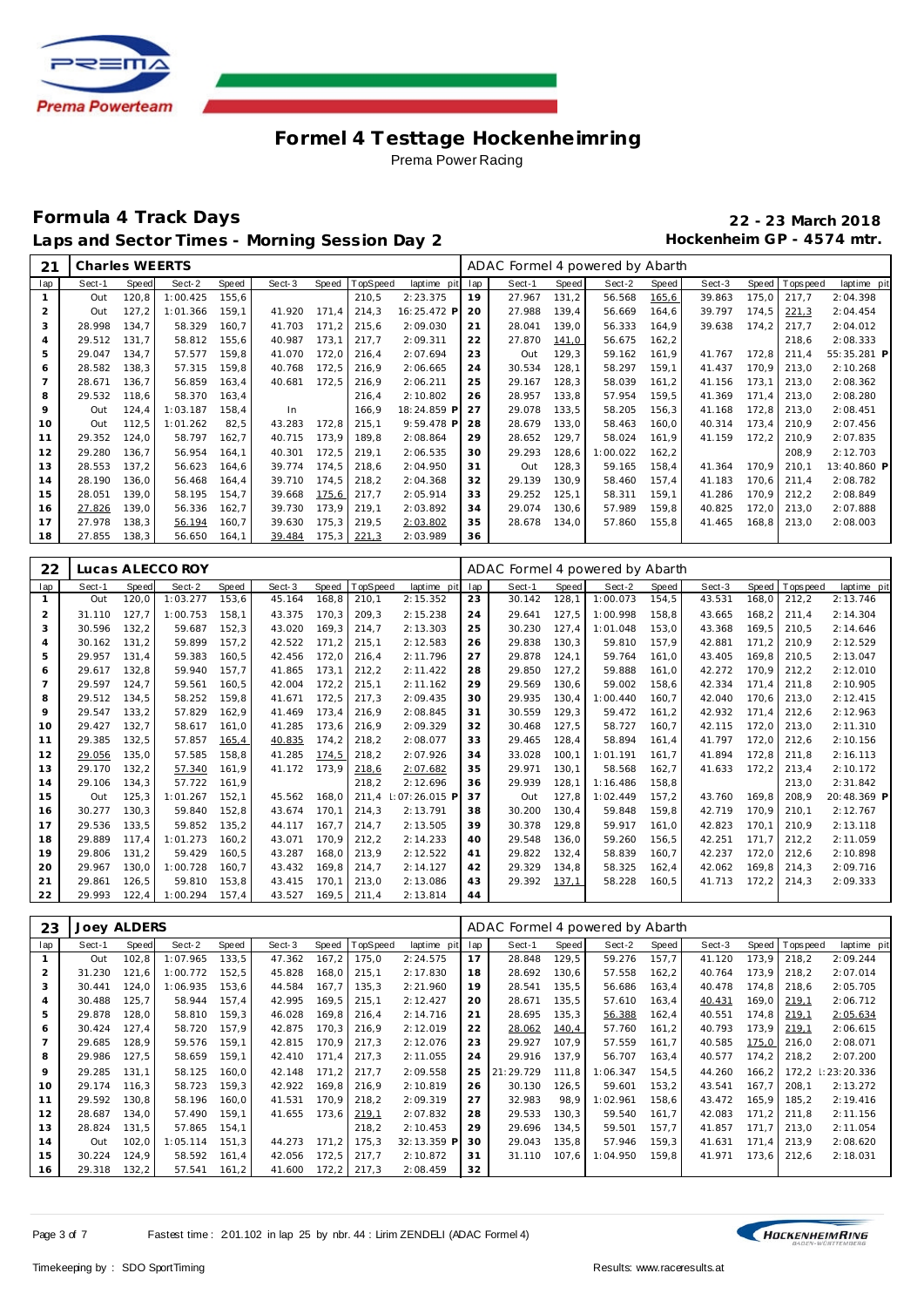

## **Formula 4 Track Days 22 - 23 March 2018** Laps and Sector Times - Morning Session Day 2 **Hockenheim GP** - 4574 mtr.

| 26             | MÜCKE 3 |        |          |        |        |       |                 |                 |    | ADAC Formel 4 powered by Abarth |       |          |        |        |        |                |                 |
|----------------|---------|--------|----------|--------|--------|-------|-----------------|-----------------|----|---------------------------------|-------|----------|--------|--------|--------|----------------|-----------------|
| lap            | Sect-1  | Speed  | Sect-2   | Speed  | Sect-3 | Speed | <b>TopSpeed</b> | laptime pit lap |    | Sect-1                          | Speed | Sect-2   | Speed  | Sect-3 |        | Speed Topspeed | laptime pit     |
|                | Out     | 106, 6 | 1:07.275 | 148.4  |        |       | 196,7           | 2:26.949        | 17 | 31.093                          | 132,0 | 58.434   | 165,4  | 40.486 | 177,0  | 221,8          | 2:10.013        |
| 2              | Out     | 96.3   | 1:07.546 | 156.7  | 44.908 | 169,3 | 213,4           | $9:27.349$ P    | 18 | 29.275                          | 137,2 | 57.058   | 165,9  | 40.403 | 175.0  | 219.5          | 2:06.736        |
| 3              | 30.930  | 122, 2 | 1:39.784 | 77,5   | 50.004 | 170,6 | 215,1           | 3:00.718        | 19 | 29.080                          | 136,4 | 56.897   | 164,6  | 40.723 | 174,5  | 219.5          | 2:06.700        |
| $\overline{4}$ | 31.213  | 123,7  | 1:00.488 | 159,1  | 42.867 | 172,2 | 216,9           | 2:14.568        | 20 | 29.214                          | 136,5 | 1:00.252 | 130,0  | 43.362 | 173,9  | 219,1          | 2:12.828        |
| 5              | 30.240  | 126.5  | 59.414   | 160,2  | 42.955 | 170.9 | 217.7           | 2:12.609        | 21 | 29.212                          | 134.5 | 57.980   | 162, 2 |        |        | 219.1          | 2:14.725        |
| 6              | 29.988  | 126, 5 | 59.416   | 160,2  | 42.182 | 173,9 | 217.7           | 2:11.586        | 22 | Out                             | 111.7 | 1:02.449 | 154.9  | 43.597 | 170.6  | 209.3          | $1:04:53.089$ P |
|                | 29.761  | 123,7  | 59.869   | 159,8  | 41.977 | 173,1 | 216,9           | 2:11.607        | 23 | 31.632                          | 120,5 | 1:00.190 | 158,1  | 42.352 | 172,2  | 210,5          | 2:14.174        |
| 8              | 29.340  | 130,1  | 59.739   | 161,7  | 41.880 | 172,8 | 218,2           | 2:10.959        | 24 | 30.046                          | 128,4 | 59.500   | 159,5  | 42.079 | 171.7  | 210,5          | 2:11.625        |
| 9              | 29.826  | 124.1  | 1:02.074 | 162.7  |        |       | 209,7           | 2:29.136        | 25 | 30.457                          | 122,3 | 1:00.861 | 155,8  |        |        | 208.9          | 2:18.383        |
| 10             | Out     | 114.2  | 1:08.400 | 141,4  | 45.874 | 151,0 | 134,2           | 32:27.543 P     | 26 | Out                             | 122,7 | 1:01.492 | 154,1  | 43.972 | 168, 8 | 209.7          | 9:53.160 P      |
| 11             | 31.939  | 122,6  | 1:02.565 | 150,0  | 43.487 | 163,9 | 193,5           | 2:17.991        | 27 | 30.224                          | 127,2 | 1:01.746 | 158,6  | 43.518 | 166, 4 | 210,9          | 2:15.488        |
| 12             | 31.435  | 124,7  | 1:03.940 | 127.4  | 44.815 | 169,8 | 195.3           | 2:20.190        | 28 | 32.832                          | 79.4  | 1:01.550 | 158,1  | 43.556 | 166.9  | 210.1          | 2:17.938        |
| 13             | 29.586  | 124.9  | 58.254   | 162, 2 | 41.406 | 174,5 | 218,2           | 2:09.246        | 29 | 30.340                          | 121,2 | 1:00.631 | 157,0  | 42.964 | 171.4  | 212,6          | 2:13.935        |
| 14             | 29.222  | 134,2  | 57.386   | 159,3  | 41.372 | 174,2 | 219,5           | 2:07.980        | 30 | 29.894                          | 126,8 | 59.501   | 155,6  | 43.132 | 169,3  | 213,9          | 2:12.527        |
| 15             | 28.838  | 136, 5 | 57.186   | 163,4  | 40.552 | 174,8 | 220,4           | 2:06.576        | 31 | 29.735                          | 127,8 | 59.126   | 157,9  | 42.145 | 172,0  | 214,7          | 2:11.006        |
| 16             | 29.069  | 131,5  | 58.975   | 159,5  | 41.577 | 172,2 | 219,5           | 2:09.621        | 32 |                                 |       |          |        |        |        |                |                 |

| 27             |        |       | David SCHUMACHER |       |        |       |          |             |     | ADAC Formel 4 powered by Abarth |       |          |       |        |       |             |              |
|----------------|--------|-------|------------------|-------|--------|-------|----------|-------------|-----|---------------------------------|-------|----------|-------|--------|-------|-------------|--------------|
| lap            | Sect-1 | Speed | Sect-2           | Speed | Sect-3 | Speed | TopSpeed | laptime pit | lap | Sect-1                          | Speed | Sect-2   | Speed | Sect-3 | Speed | T ops pee d | laptime pit  |
|                | Out    | 107.1 | 1:03.441         | 154.7 | 45.106 | 166,9 | 189,8    | 2:17.017    | 15  | Out                             | 121.2 | 1:03.075 | 50.2  | In.    |       | 215.1       | 18:01.500 P  |
|                | 32.900 | 121.  | 1:00.541         | 157.7 | 42.895 | 171,4 | 214,3    | 2:16.336    | 16  | Out                             | 116.9 | 1:00.026 | 163,6 | 40.877 | 175,0 | 203.4       | $9:46.323$ P |
| 3              | 33.615 | 123.0 | 59.335           | 162,2 | 43.555 | 172,8 | 216,4    | 2:16.505    | 17  | 28.381                          | 137.8 | 56.879   | 163,4 | 39.612 | 177.0 | 221,3       | 2:04.872     |
| $\overline{4}$ | 29.079 | 130.0 | 1:00.123         | 164.1 | 42.195 | 173.4 | 218.2    | 2:11.397    | 18  | 28.141                          | 139.7 | 56.282   | 165.1 | 39.149 | 179.1 | 220.9       | 2:03.572     |
| 5              | 29.544 | 128.7 | 57.981           | 163.1 | 41.493 | 174.5 | 218.2    | 2:09.018    | 19  | 37.352                          | 91.3  | 1:06.094 | 166,2 | 38.962 | 178.5 | 166.7       | 2:22.408     |
| 6              | 28.855 | 128.4 | 59.032           | 163.1 | 41.094 | 176.2 | 218.6    | 2:08.981    | 20  | 28.254                          | 144.0 | 55.606   | 166,9 | 40.127 | 177.9 | 222.7       | 2:03.987     |
|                | 29.240 | 129.3 | 58.042           | 164.4 | 46.685 | 174.8 | 220,0    | 2:13.967    | 21  | 28.057                          | 144.2 | 1:01.807 | 161.9 | 39.230 | 177.3 | 224,1       | 2:09.094     |
| 8              | 28.824 | 132,0 | 57.232           | 162.7 | 40.487 | 176.5 | 219.5    | 2:06.543    | 22  | 27.701                          | 145,6 | 56.893   | 165,4 | 38.993 | 178,2 | 222,2       | 2:03.587     |
| 9              | 28.955 | 134,0 | 59.057           | 161,9 | 40.159 | 177.3 | 220,0    | 2:08.171    | 23  | 27.790                          | 140.4 | 57.947   | 166,7 | 39.160 | 177.9 | 223,6       | 2:04.897     |
| 10             | 28.293 | 136.7 | 1:04.361         | 140,6 | 43.039 | 175,0 | 220,4    | 2:15.693    | 24  | 28.130                          | 145,2 | 55.837   | 167.4 | 39.142 | 178,2 | 220,9       | 2:03.109     |
| 11             | 28.324 | 137.4 | 57.352           | 155.4 | 40.234 | 177.0 | 220,0    | 2:05.910    | 25  | 27.847                          | 131.7 | 55.939   | 167,7 | 39.251 | 177.9 | 219.5       | 2:03.037     |
| 12             | 28.105 | 139.0 | 58.114           | 165.9 | 40.063 | 176,8 | 220,9    | 2:06.282    | 26  | 27.739                          | 143.4 | 55.796   | 167.2 | 40.115 | 177.0 | 220.0       | 2:03.650     |
| 13             | 27.839 | 138,6 | 56.950           | 159,3 | 40.061 | 176,8 | 220,9    | 2:04.850    | 27  | 27.860                          | 142,3 | 56.696   | 166,2 | 44.338 | 177.0 | 220,9       | 2:08.894     |
| 14             | 29.491 | 120.9 | 58.975           | 160.7 |        |       | 220.0    | 2:13.091    | 28  | 28.337                          | 143.6 | 58.781   | 163,1 |        |       | 201.9       | 2:12.296     |

| 28  | Mick WISHOFER |       |          |       |        |       |          |             |     | ADAC Formel 4 powered by Abarth |       |          |       |        |         |                 |             |
|-----|---------------|-------|----------|-------|--------|-------|----------|-------------|-----|---------------------------------|-------|----------|-------|--------|---------|-----------------|-------------|
| lap | Sect-1        | Speed | Sect-2   | Speed | Sect-3 | Speed | TopSpeed | laptime pit | lap | Sect-1                          | Speed | Sect-2   | Speed | Sect-3 |         | Speed Tops peed | laptime pit |
|     | Out           | 109.9 | 1:07.643 | 151.9 | 46.736 | 153.6 | 185.2    | 2:24.412    | 12  | 28.602                          | 127.7 | 57.817   | 159.8 | 40.202 | 173.9   | 219.1           | 2:06.621    |
|     | 31.427        | 121.2 | 1:01.239 | 153.0 | 43.801 | 170.9 | 213.9    | 2:16.467    | 13  | 53:45.312                       | 121.2 | 1:06.165 | 146.3 | 42.757 | 172.5   | 188.8           | 55:34.234   |
|     | 29.926        | 122.3 | 1:00.625 | 155.4 | 42.382 | 171.2 | 216.0    | 2:12.933    | 14  | 29.381                          | 132.7 | 59.119   | 159.5 |        |         | 217.3           | 2:14.815    |
|     | 29.822        | 124.3 | 59.066   | 158.8 | 41.518 | 173.1 | 216.9    | 2:10.406    | 15  | Out                             | 115.9 | 1:02.604 | 162.4 | 42.355 | 155.2   | 206.9           | 19:06.099 P |
| 5   | 32.273        | 67.8  | 1:01.608 | 159.5 | 41.411 | 174.2 | 213.4    | 2:15.292    | 16  | 30.054                          | 132.5 | 59.541   | 153.2 | 42.087 | 172.2   | 215.6           | 2:11.682    |
| 6   | 29.238        | 131.2 | 59.162   | 162.4 | 41.115 | 174.8 | 218.2    | 2:09.515    | 17  | 29.501                          | 133.3 | 58.537   | 159.3 | 42.182 | 168.0   | 215.6           | 2:10.220    |
|     | 29.279        | 127.8 | 1:00.610 | 158.6 | 41.026 | 175.9 | 218,6    | 2:10.915    | 18  | 29.076                          | 137,2 | 58.804   | 162,7 | 41.879 | $171.4$ | 214.3           | 2:09.759    |
| 8   | 28.940        | 128.6 | 58.302   | 154.1 | 40.615 | 173.9 | 218.6    | 2:07.857    | 19  | 29.058                          | 134.2 | 58.257   | 160.7 | 41.758 | 171.4   | 213.4           | 2:09.073    |
| 9   | 28.945        | 132.4 | 57.644   | 161.0 | 39.938 | 176.2 | 218.6    | 2:06.527    | 20  | 29.540                          | 134.5 | 59.432   | 161.4 | 42.545 | 169.0   | 212.6           | 2:11.517    |
| 10  | 28.955        | 130.9 | 59.533   | 159.8 | 40.485 | 176,8 | 217.7    | 2:08.973    | 21  | 29.599                          | 133.2 | 58.735   | 160.0 |        |         | 213.9           | 2:11.616    |
|     | 28.886        | 126.9 | 58.885   | 158,8 | 39.977 | 175.9 | 218.6    | 2:07.748    | 22  |                                 |       |          |       |        |         |                 |             |

| 30             |        | Liam LAWSON |          |       |        |       |                |              |     | ADAC Formel 4 powered by Abarth |       |        |       |        |       |                |             |
|----------------|--------|-------------|----------|-------|--------|-------|----------------|--------------|-----|---------------------------------|-------|--------|-------|--------|-------|----------------|-------------|
| lap            | Sect-1 | Speed       | Sect-2   | Speed | Sect-3 |       | Speed TopSpeed | laptime pit  | lap | Sect-1                          | Speed | Sect-2 | Speed | Sect-3 |       | Speed Topspeed | laptime pit |
|                | Out    | 124,3       | 1:08.178 | 132,5 | 48.342 | 148,1 | 173,6          | 2:23.807     | 20  | 28.023                          | 144.0 | 55.470 | 164,4 | 38.944 | 175.6 | 218,2          | 2:02.437    |
| $\overline{2}$ | 32.444 | 106.8       | 1:07.452 | 142.9 | 47.918 | 148.1 | 143.6          | 2:27.814     | 21  | 29.185                          | 110.3 | 56.859 | 166,9 |        |       | 215.6          | 2:07.199    |
| 3              | 33.646 | 108.4       | 1:19.498 | 145,6 | 47.762 | 145,9 | 130,1          | 2:40.906     | 22  | Out                             | 119,1 | 59.692 | 158,8 | 42.596 | 169,8 | 208.1          | 51:05.338 P |
| 4              | 37.838 | 101.1       | 1:10.402 | 141,7 |        |       | 130,4          | 2:39.383     | 23  | 29.444                          | 138,3 | 57.668 | 164,1 | 41.748 | 172,5 | 213.0          | 2:08.860    |
| 5              | Out    | 119.1       | 1:12.019 | 143.2 | 45.271 | 165.4 | 143.6          | 12:12.715 P  | 24  | 29.328                          | 133.2 | 57.466 | 161.7 | 41.189 | 172.5 | 212.6          | 2:07.983    |
| 6              | 32.000 | 136.5       | 1:10.723 | 160.5 | 44.070 | 158.4 | 128.1          | 2:26.793     | 25  | 28.929                          | 135.5 | 57.477 | 163.4 | 40.635 |       | 173.9 212.6    | 2:07.041    |
|                | 32.890 | 115.9       | 1:12.589 | 105.3 | 46.902 | 163.1 | 139.2          | 2:32.381     | 26  | 28.846                          | 136.5 | 57.390 | 163.6 | 40.492 |       | 173.9 213.9    | 2:06.728    |
| 8              | 31.951 | 101.2       | 1:11.501 | 120.5 |        |       | 126.0          | 2:34.784     | 27  | 28.531                          | 137.4 | 57.450 | 164.1 | 40.713 | 173.4 | 213.9          | 2:06.694    |
| 9              | Out    | 104.8       | 1:02.791 | 148.1 | In.    |       | 168.0          | 19:21.288 P  | 28  | 28.935                          | 137.9 | 57.962 | 163.4 | 40.411 |       | 174.8 213.9    | 2:07.308    |
| $10^{-}$       | Out    | 135.5       | 57.658   | 162.4 | 41.951 | 167.4 | 217.3          | $9:21.306$ P | 29  | 28.464                          | 138.1 | 57.268 | 163.4 | 39.792 |       | 174.5 213.0    | 2:05.524    |
| 11             | 28.926 | 137.9       | 57.127   | 165.9 | 39.894 | 175,3 | 220,4          | 2:05.947     | 30  | 28.678                          | 136.5 | 57.802 | 153.0 | 40.625 |       | 174.8 213.4    | 2:07.105    |
| 12             | 28.596 | 142,3       | 56.367   | 162,4 | 39.785 | 175,0 | 220,0          | 2:04.748     | 31  | 29.584                          | 123,9 | 59.258 | 159.8 | 40.274 | 173.9 | 211.4          | 2:09.116    |
| 13             | 28.094 | 142,1       | 55.935   | 166,7 | 39.699 | 175,6 | 219,5          | 2:03.728     | 32  | 29.370                          | 135,5 | 58.546 | 163,4 |        |       | 209,7          | 2:09.385    |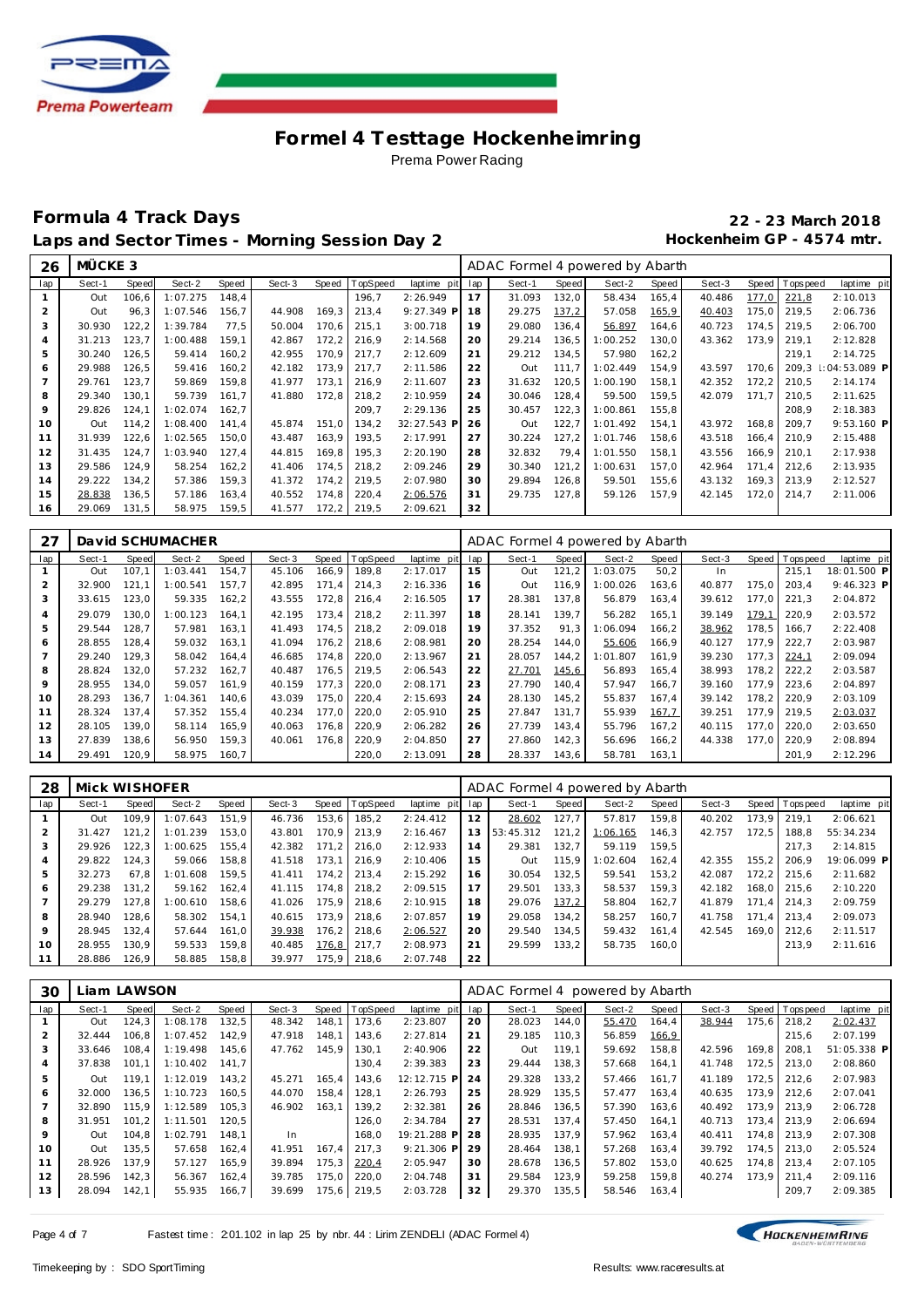

# **Formula 4 Track Days 22 - 23 March 2018**

| Laps and Sector Times - Morning Session Day 2 | Hockenheim GP - 4574 mtr. |
|-----------------------------------------------|---------------------------|
|-----------------------------------------------|---------------------------|

| 14 | 28.180       | 139.9 | 56.135 159.1                |       | 39.598 175.9 219.1 |  | 2:03.913 | 33   | Out          |       |                     |         |                    |             |             | 136,2 59.192 159,3 41.562 170,3 202,2 11:30.772 P |
|----|--------------|-------|-----------------------------|-------|--------------------|--|----------|------|--------------|-------|---------------------|---------|--------------------|-------------|-------------|---------------------------------------------------|
| 15 | 27.942 141.5 |       | 55.804                      | 165.6 | 41.024 175.0 219.5 |  | 2:04.770 | 34   | 29.307       | 132.5 | 58.669 161.0        |         | 41.498 172,8 210,5 |             |             | 2:09.474                                          |
| 16 | 28.214 141.7 |       | 55.747 165.4                |       | 39.095 175,6 218,2 |  | 2:03.056 | 35 I |              |       | 29.200 135.7 57.809 | 155.8   | 41.224 172.0 211.8 |             |             | 2:08.233                                          |
|    | 27.920       | 143.8 | 55.525 166.9                |       | 39.359 174.5 219.1 |  | 2:02.804 | 36 l | 29.047 135.8 |       | 57.734 160.7        |         | 40.594 173.1 212.2 |             |             | 2:07.375                                          |
| 18 |              |       | 28.217 145.0 1:04.341 159.3 |       | 43.043 176.5 201.1 |  | 2:15.601 | 37   | 28.955 137.9 |       | $57.542$ 158.4      |         | 40.354             | 173.1 213.4 |             | 2:06.851                                          |
| 19 | 28.353       | 145.6 | $55.529$ 161.4              |       | 49.366 175.3 219.1 |  | 2:13.248 | 38   | 28.695 137.2 |       | 57.132              | $163.4$ | 40.098             |             | 174.2 213.9 | 2:05.925                                          |

| 33  | Jack DOOHAN |       |          |       |        |       |          |              |     | ADAC Formel 4 powered by Abarth |       |          |       |        |       |            |             |
|-----|-------------|-------|----------|-------|--------|-------|----------|--------------|-----|---------------------------------|-------|----------|-------|--------|-------|------------|-------------|
| lap | Sect-1      | Speed | Sect-2   | Speed | Sect-3 | Speed | TopSpeed | laptime pit  | lap | Sect-1                          | Speed | Sect-2   | Speed | Sect-3 | Speed | I Topspeed | laptime pit |
|     | Out         | 102.4 | 1:09.023 | 141.5 |        |       | 167,2    | 2:32.991     | 14  | 27.875                          | 140,3 | 56.000   | 166.4 |        |       | 220.4      | 2:21.848    |
|     | Out         | 117.4 | 1:02.671 | 151.9 | 43.342 | 165.9 | 195.3    | $9:23.632$ P | 15  | Out                             | 124,6 | 1:02.610 | 152,5 | 42.909 | 163,6 | 177.3      | 26:06.702 P |
| 3   | 30.130      | 121.5 | 58.744   | 159.3 | 41.782 | 172,2 | 214.3    | 2:10.656     | 16  | 29.758                          | 127.5 | 58.338   | 160.7 | 42.917 | 166.7 | 213.9      | 2:11.013    |
| 4   | 28.990      | 130.0 | 57.391   | 160.7 | 41.147 | 174.2 | 217.7    | 2:07.528     | 17  | 29.511                          | 130.4 | 58.081   | 160.7 | 41.856 | 172.5 | 213.4      | 2:09.448    |
| 5   | 28.670      | 129.8 | 57.055   | 163,6 | 40.673 | 175.3 | 218,6    | 2:06.398     | 18  | 29.089                          | 134.7 | 57.589   | 162,4 | 42.214 | 167.4 | 214.7      | 2:08.892    |
| 6   | 28.578      | 128.7 | 57.109   | 163,6 |        |       | 218.6    | 2:08.587     | 19  | 29.256                          | 134.7 | 58.030   | 163,6 | 42.040 | 170.3 | 213.4      | 2:09.326    |
|     | Out         | 119.5 | 1:01.661 | 154.7 | 41.380 | 170.9 | 179.4    | $9:45.602$ P | 20  | 29.271                          | 133,0 | 58.264   | 158,1 | 42.395 | 169.5 | 213.0      | 2:09.930    |
| 8   | 28.721      | 132.5 | 56.698   | 164.1 | 40.177 | 175.9 | 218.2    | 2:05.596     | 21  | 29.614                          | 133.0 | 59.381   | 151.7 | 42.822 | 168,5 | 213.0      | 2:11.817    |
| 9   | 28,000      | 134.7 | 56.072   | 164,4 | 39.745 | 177.0 | 219.5    | 2:03.817     | 22  | 29.630                          | 129,0 | 58.482   | 160,2 | 42.579 | 169.0 | 212,6      | 2:10.691    |
| 10  | 28.245      | 138.3 | 56.697   | 162,4 | 39.670 | 176.8 | 220,9    | 2:04.612     | 23  | 29.355                          | 130.1 | 1:04.500 | 160.5 | 43.511 | 170.3 | 211.4      | 2:17.366    |
| 11  | 28.187      | 135.8 | 55.671   | 166.4 | 39.152 | 178,5 | 220.4    | 2:03.010     | 24  | 29.957                          | 128.7 | 58.562   | 159.3 | 42.586 | 170.9 | 210.9      | 2:11.105    |
| 12  | 27.983      | 137.4 | 55.944   | 165,9 | 39.661 | 177.0 | 219.1    | 2:03.588     | 25  | 29.503                          | 131.7 | 58.853   | 157,9 | 41.824 | 170.6 | 211,4      | 2:10.180    |
| 13  | 27.840      | 140,3 | 55.871   | 167,4 | 39.165 | 177,3 | 218.6    | 2:02.876     | 26  | 31.019                          | 123,6 | 58.966   | 158,8 |        |       | 211,8      | 2:15.261    |

| 44             | Lirim ZENDELI |       |          |       |        |       |                 |             |     | ADAC Formel 4 powered by Abarth |              |          |       |        |       |          |             |
|----------------|---------------|-------|----------|-------|--------|-------|-----------------|-------------|-----|---------------------------------|--------------|----------|-------|--------|-------|----------|-------------|
| lap            | Sect-1        | Speed | Sect-2   | Speed | Sect-3 | Speed | TopSpeed        | laptime pit | lap | Sect-1                          | <b>Speed</b> | Sect-2   | Speed | Sect-3 | Speed | Topspeed | laptime pit |
|                | Out           | 119.6 | 1:12.753 | 126.8 | 47.823 | 155,8 | 122,6           | 2:29.082    | 15  | Out                             | 124,7        | 1:04.883 | 155,2 | 42.956 | 174.2 | 147.5    | 28:53.275 P |
| 2              | 32.015        | 126.2 | 1:01.076 | 160.5 | 44.343 |       | 172,2 215,6     | 2:17.434    | 16  | 28.382                          | 143.0        | 56.199   | 161.7 | 40.452 | 176.2 | 220.9    | 2:05.033    |
| 3              | 29.972        | 132,0 | 59.113   | 161,0 | 42.337 | 173.9 | 216.9           | 2:11.422    | 17  | 28.400                          | 142,3        | 55.841   | 165,6 | 39.688 | 177.6 | 220,4    | 2:03.929    |
| $\overline{4}$ | 29.417        | 134.8 | 59.583   | 163.4 | 42.532 | 173.4 | 206.9           | 2:11.532    | 18  | 28.187                          | 141.0        | 55.807   | 167.2 | 38.927 | 177.9 | 221.3    | 2:02.921    |
| 5              | 29.478        | 126.6 | 58.794   | 163.1 | 41.794 |       | 175.3 216.9     | 2:10.066    | 19  | 35.848                          | 135.0        | 57.186   | 168.0 | 39.834 | 177.3 | 221.8    | 2:12.868    |
| 6              | 31.727        | 131.9 | 58.372   | 163.1 | 42.116 |       | $175.3$   218.2 | 2:12.215    | 20  | 27.678                          | 144.0        | 55.302   | 166.9 | 39.038 | 178.8 | 222,2    | 2:02.018    |
| $\overline{7}$ | 29.079        | 135.8 | 57.761   | 157.2 | 41.552 |       | 175.3 218.6     | 2:08.392    | 21  | 32.704                          | 57.2         | 1:02.400 | 159.1 | 39.750 | 177.9 | 218.6    | 2:14.854    |
| 8              | 28.744        | 140.3 | 57.995   | 161.2 | 41.282 |       | 176.2 219.5     | 2:08.021    | 22  | 27.711                          | 143.8        | 55.195   | 167.2 | 38.733 | 178.2 | 222,2    | 2:01.639    |
| 9              | 28.573        | 139.9 | 57.054   | 166,2 | 40.608 |       | 175,6 220,4     | 2:06.235    | 23  | 28.178                          | 144.0        | 55.286   | 169.0 | 38.982 | 178.8 | 222,2    | 2:02.446    |
| 10             | 28.958        | 138,3 | 1:00.182 | 165,6 | 41.091 | 175,3 | 201.9           | 2:10.231    | 24  | 27.790                          | 144.0        | 56.696   | 169,8 | 38.880 | 175,6 | 217.3    | 2:03.366    |
| 11             | 28.430        | 142.7 | 57.388   | 157.2 | 41.388 |       | $176.5$   220.9 | 2:07.206    | 25  | 27.495                          | 144,6        | 55.047   | 168,8 | 38.560 | 179,4 | 221.3    | 2:01.102    |
| 12             | 29.741        | 134.2 | 1:10.720 | 158.8 | 40.865 | 175.6 | 220.4           | 2:21.326    | 26  | 27.505                          | 144.4        | 55.069   | 169.0 | 39.065 | 177.3 | 221.3    | 2:01.639    |
| 13             | 28.517        | 141.4 | 56.274   | 164.9 | 40.847 | 153,0 | 222,2           | 2:05.638    | 27  | 36.721                          | 69.1         | 1:00.155 | 158,6 |        |       | 214.7    | 2:23.454    |
| 14             | 30.902        | 115,9 | 1:01.357 | 136,9 |        |       | 216,4           | 2:20.061    | 28  |                                 |              |          |       |        |       |          |             |

| 64             | Oliver CALDWELL |       |          |        |        |       |          |              |     | ADAC Formel 4 powered by Abarth |       |          |        |        |       |                 |             |
|----------------|-----------------|-------|----------|--------|--------|-------|----------|--------------|-----|---------------------------------|-------|----------|--------|--------|-------|-----------------|-------------|
| lap            | Sect-1          | Speed | Sect-2   | Speed  | Sect-3 | Speed | TopSpeed | laptime pit  | lap | Sect-1                          | Speed | Sect-2   | Speed  | Sect-3 |       | Speed Tops peed | laptime pit |
|                | Out             | 113.9 | : 04.009 | 145.4  | 45.112 | 164,6 | 182.1    | 2:17.617     | 14  | 27.700                          | 145,0 | 56.602   | 165,1  | 39.411 | 177.0 | 220.4           | 2:03.713    |
| $\overline{2}$ | 30.170          | 125.4 | 59.285   | 160.7  | 42.763 | 170.6 | 216.4    | 2:12.218     | 15  | 27.778                          | 143.8 | 55.507   | 168,2  | 39.087 | 176.5 | 219.1           | 2:02.372    |
| 3              | 29.432          | 130.8 | 58.339   | 161.7  | 42.160 | 173.4 | 217.3    | 2:09.931     | 16  | 27.308                          | 143.8 | 55.777   | 166,9  |        |       | 219.5           | 2:19.101    |
| 4              | 28.713          | 135,0 | 57.356   | 163,4  | 41.385 | 174,2 | 218,2    | 2:07.454     | 17  | Out                             | 125,6 | 1:01.738 | 161,0  | 42.256 | 174.2 | 184,6           | 17:55.230 P |
| 5              | 29.708          | 111.0 | 57.779   | 164,4  |        |       | 217.3    | 2:09.808     | 18  | 29.368                          | 136.2 | 58.678   | 163,9  | 41.071 | 175.0 | 214.7           | 2:09.117    |
| 6              | Out             | 121,1 | 59.187   | 162, 2 | 41.446 | 174.8 | 217.3    | $9:36.054$ P | 19  | 28.617                          | 135,2 | 57.590   | 165, 1 | 40.897 | 174.8 | 215.6           | 2:07.104    |
|                | 30.614          | 134.0 | 57.404   | 164,6  | 40.964 | 175,9 | 219.5    | 2:08.982     | 20  | 30.691                          | 81.2  | 1:00.209 | 161.2  | 41.475 | 174.5 | 213.0           | 2:12.375    |
| 8              | 28.539          | 139.5 | 57.037   | 163.9  | 41.659 | 176.2 | 218.6    | 2:07.235     | 21  | 28.952                          | 131.4 | 57.622   | 164.4  | 41.666 | 173.9 | 215.1           | 2:08.240    |
| 9              | 28.373          | 141.0 | 56.594   | 165.1  | 40.387 | 176.8 | 219.1    | 2:05.354     | 22  | 29.464                          | 131.9 | 58.378   | 160.5  | 41.650 | 173.4 | 216.0           | 2:09.492    |
| 10             | 28.955          | 138.6 | 56.503   | 161.9  | 45.458 | 175,6 | 219.1    | 2:10.916     | 23  | 28.940                          | 133.0 | 57.640   | 164.9  | 41.934 | 170.6 | 215.1           | 2:08.514    |
| 11             | 27.940          | 138.3 | 56.192   | 163.1  | 39.994 | 178,5 | 221,3    | 2:04.126     | 24  | 29.157                          | 129,3 | 57.808   | 160,2  | 41.833 | 171.7 | 213.9           | 2:08.798    |
| 12             | 28.521          | 136.4 | 56.075   | 167.7  | 39.978 | 177.6 | 223,6    | 2:04.574     | 25  | 29.618                          | 128.4 | 59.164   | 160.7  | 42.201 | 170.1 | 214.3           | 2:10.983    |
| 13             | 27.509          | 143,8 | 55.812   | 167,4  | 39.215 | 177,3 | 221,3    | 2:02.536     | 26  | 29.550                          | 131.1 | 58.835   | 160,2  |        |       | 212,6           | 2:30.222    |

| 74  | Enzo FITTI PALDI |           |          |       |        |        |                |                 |    | ADAC Formel 4 powered by Abarth |       |          |        |        |                 |             |
|-----|------------------|-----------|----------|-------|--------|--------|----------------|-----------------|----|---------------------------------|-------|----------|--------|--------|-----------------|-------------|
| lap | Sect-1           | Speed     | Sect-2   | Speed | Sect-3 |        | Speed TopSpeed | laptime pit lap |    | Sect-1                          | Speed | Sect-2   | Speed  | Sect-3 | Speed Tops peed | laptime pit |
|     | Out              | 114.3     | 1:03.693 | 149.0 | 41.959 | 165.6  | 174.5          | 2:12.828        | 13 | 28.572                          | 119.5 | 56.981   | 168,8  |        | 219.1           | 2:07.457    |
|     | 29.751           | 126.2     | 1:01.470 | 148.8 | 41.926 | 159.3  | 175.9          | 2:13.147        | 14 | Out                             | 96.3  | 1:05.033 | 144.4  | 42.637 | 160.5 179.4     | 22:09.988 P |
| 3   | 28.970           | 126.5     | 57.251   | 165.4 | 40.628 | 175.3  | 217.3          | 2:06.849        | 15 | 32.443                          | 127.5 | 1:01.263 | 153.4  | 40.797 | 174,5 182,4     | 2:14.503    |
| 4   | 28.332           | 125.7     | 57.088   | 165.9 | 40.000 | 176.2  | 217.3          | 2:05.420        | 16 | 28.651                          | 129.5 | 57.015   | 166.9  | 40.497 | 175.0 216.9     | 2:06.163    |
| 5   | 28.056           | 130.9     | 56.692   | 165.6 | 39.690 | 176, 2 | 217.7          | 2:04.438        | 17 | 28.197                          | 134.8 | 56.928   | 165.4  | 40.721 | 174.2 216.9     | 2:05.846    |
| 6   | 28.130           | $131.2$ I | 57.102   | 166.4 |        |        | 213.9          | 2:07.477        | 18 | 28.361                          | 130.8 | 57.183   | 164.9  | 40.710 | 175.0 216.9     | 2:06.254    |
|     | Out              | 132,5     | 59.787   | 163.1 | 39.800 | 175,6  | 184,3          | 8:22.113 PL 19  |    | 28.857                          | 125,3 | 57.760   | 160, 5 | 41.220 | 172,2 215,6     | 2:07.837    |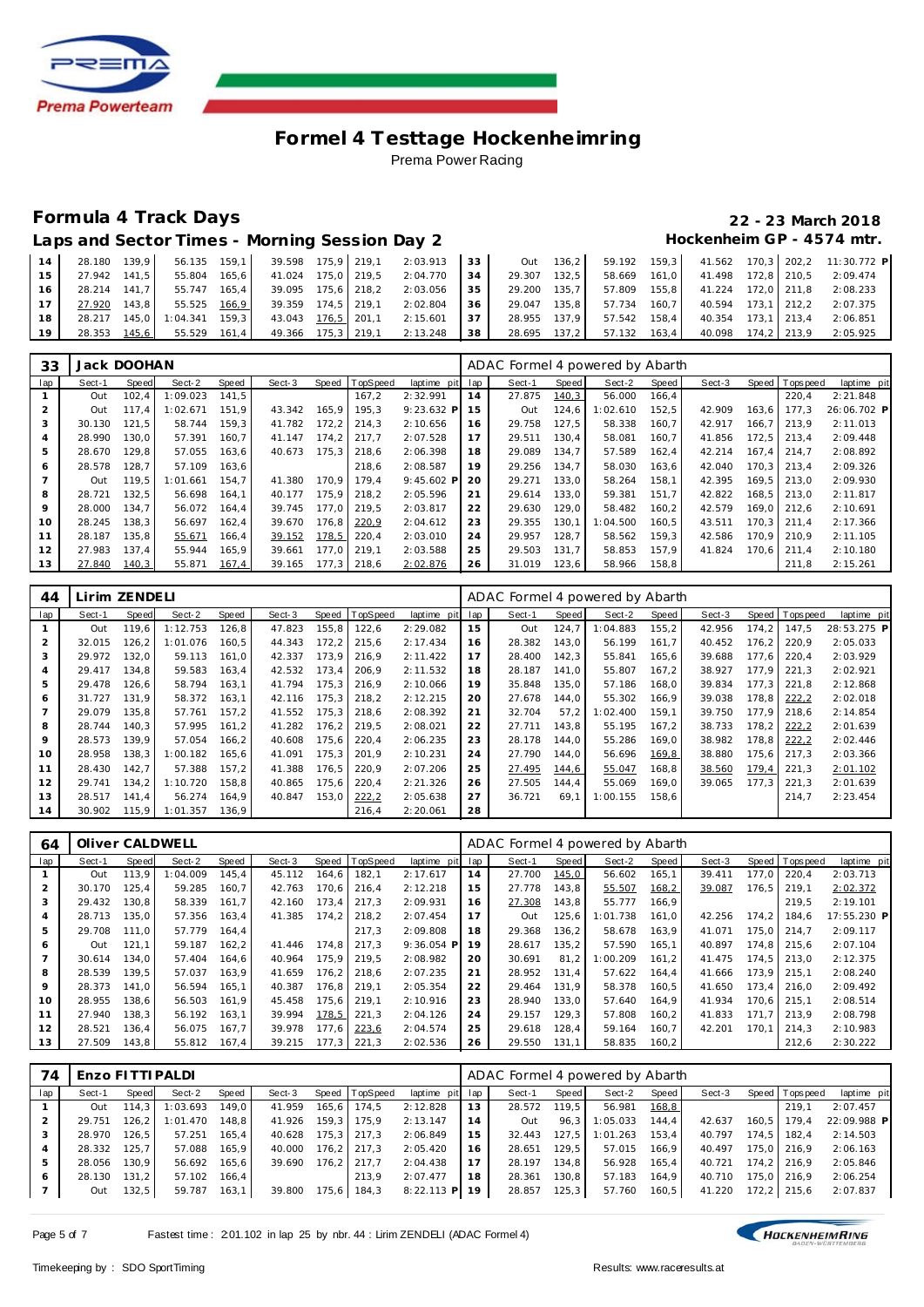

# **Formula 4 Track Days 22 - 23 March 2018**

Laps and Sector Times - Morning Session Day 2 **Hockenheim GP** - 4574 mtr.

| 8      | 28.818 132.5        |                 | 55.914 168.5 39.411 177.3 221.8 2:04.143 20 28.372 131.4 57.378 162.2 |          |                 |              |        |         |        |             | 41.269 173.4 215.6 2:07.019 |
|--------|---------------------|-----------------|-----------------------------------------------------------------------|----------|-----------------|--------------|--------|---------|--------|-------------|-----------------------------|
|        | 27.789 137.9        | 55.899 168.5    | 39.161 177.6 220.9                                                    | 2:02.849 | 21              | 28.807 126.0 | 58.379 | $163.4$ | 42.286 |             | 170.9 215.6 2:09.472        |
| $10-1$ | 27.858 134.0        | 56.618 162,9    | 39.917 178.8 221,3 2:04.393 22                                        |          |                 | 28.874 125,3 | 58.607 | 158.6   | 42.298 | 171.2 213.9 | 2:09.779                    |
| 11'    | 28.382 134.8        | 56.326 164.1    | 39.932 175,0 220,0                                                    | 2:04.640 | 23 <sup>1</sup> | 29.771 134.2 | 58.028 | 162.2   |        |             | $214.3$ $2:10.774$          |
| 12     | $136.9$  <br>27.847 | 168,0<br>55.697 | 39.406 178.8 220,4                                                    | 2:02.950 | 24              |              |        |         |        |             |                             |

| 80             | Andreas ESTNER |       |          |       |        |       |         |             |     | ADAC Formel 4 powered by Abarth |       |          |       |          |       |            |                 |
|----------------|----------------|-------|----------|-------|--------|-------|---------|-------------|-----|---------------------------------|-------|----------|-------|----------|-------|------------|-----------------|
| lap            | Sect-1         | Speed | Sect-2   | Speed | Sect-3 | Speed | opSpeed | laptime pit | lap | Sect-1                          | Speed | Sect-2   | Speed | Sect-3   | Speed | T ops peed | laptime pit     |
|                | Out            | 112,7 | 1:06.571 | 153,6 | 44.128 | 169,5 | 162,9   | 2:19.748    | 22  | 29.562                          | 132,8 | 57.134   | 163,6 | 40.714   | 174,8 | 220,4      | 2:07.410        |
| 2              | 30.653         | 125,7 | 59.898   | 161,9 | 42.744 | 172,2 | 210,5   | 2:13.295    | 23  | 28.021                          | 134,8 | 56.479   | 166,7 | 40.452   | 175,3 | 218,6      | 2:04.952        |
| 3              | 29.726         | 133,2 | 58.618   | 163,4 | 41.873 | 173,4 | 213,4   | 2:10.217    | 24  | 28.021                          | 128,7 | 57.661   | 162,2 | 40.596   | 173,9 | 219,5      | 2:06.278        |
| 4              | 29.416         | 133.8 | 1:04.207 | 162,2 | 42.047 | 173,4 | 214,7   | 2:15.670    | 25  | 28.361                          | 135,0 | 56.742   | 164,1 | 40.590   | 171.4 | 219.5      | 2:05.693        |
| 5              | 29.252         | 129,2 | 57.860   | 165,6 | 41.570 | 173,9 | 214,7   | 2:08.682    | 26  | 28.519                          | 130,6 | 58.294   | 165,6 | 40.464   | 170.1 | 219,5      | 2:07.277        |
| 6              | 29.363         | 133,5 | 59.618   | 161,0 | 41.536 | 173,6 | 215,6   | 2:10.517    | 27  | 28.700                          | 136,9 | 56.108   | 165,4 | 40.323   | 175,9 | 221,8      | 2:05.131        |
| $\overline{7}$ | 28.955         | 136.0 | 57.255   | 164.9 | 42.043 | 173.6 | 217,3   | 2:08.253    | 28  | 28.409                          | 136.0 | 56.470   | 167,4 | 41.486   | 175,9 | 220.4      | 2:06.365        |
| 8              | 28.584         | 138.1 | 57.167   | 164.1 | 41.144 | 173.9 | 216.9   | 2:06.895    | 29  | 28.085                          | 135.5 | 56.572   | 166,4 | 40.469   | 175,3 | 219.1      | 2:05.126        |
| 9              | 28.826         | 134.8 | 56.862   | 165.6 | 41.156 | 173.6 | 216.9   | 2:06.844    | 30  | 32.566                          | 122,0 | 58.495   | 164.1 |          |       | 219.1      | 2:14.964        |
| 10             | 28.553         | 139,4 | 56.776   | 164.4 | 41.009 | 174,8 | 217,7   | 2:06.338    | 31  | Out                             | 95.6  | 1:08.449 | 146.1 | 47.584   | 166.7 | 167.2      | $1:01:25.640$ P |
| 11             | 28.373         | 141.0 | 56.697   | 165.4 | 40.523 | 174.5 | 218.2   | 2:05.593    | 32  | 31.439                          | 106.3 | 1:03.501 | 152.1 | 43.875   | 169.5 | 179.1      | 2:18.815        |
| 12             | 28.589         | 141.9 | 57.047   | 162,2 |        |       | 218.6   | 2:08.428    | 33  | 30.498                          | 123,9 | 1:01.594 | 158.1 | 43.094   | 172,0 | 209.7      | 2:15.186        |
| 13             | Out            | 130,8 | 1:03.267 | 157.9 | 42.394 | 173,4 | 176.8   | 13:05.952 F | 34  | 30.210                          | 124.4 | 1:00.557 | 155.6 | 43.011   | 164.6 | 208.9      | 2:13.778        |
| 14             | 28.877         | 134.0 | 57.787   | 160.7 | 41.305 | 173,6 | 217.7   | 2:07.969    | 35  | 31.335                          | 122.6 | 1:01.368 | 151.0 |          |       | 208.1      | 2:18.461        |
| 15             | 28.846         | 140.4 | 57.091   | 161,2 | 40.990 | 174.8 | 219,5   | 2:06.927    | 36  | Out                             | 106.8 | 1:01.994 | 158.4 | 44.079   | 169.5 | 206.1      | 9:10.661 P      |
| 16             | 31.400         | 124,1 | 58.433   | 159,5 | 40.746 | 174,2 | 217.3   | 2:10.579    | 37  | 30.345                          | 124,1 | 1:00.779 | 156.1 | 44.292   | 170.3 | 208.5      | 2:15.416        |
| 17             | 28.543         | 137,8 | 59.092   | 162,4 |        |       | 186.2   | 2:12.714    | 38  | 29.916                          | 124,3 | 1:00.347 | 155.6 | : 00.364 | 165.1 | 209.3      | 2:30.627        |
| 18             | Out            | 127.4 | 58.870   | 164.6 | 41.319 | 173,9 | 193.9   | 9:46.892 P  | 39  | 32.740                          | 71,2  | 1:01.652 | 157.9 | 43.185   | 172.5 | 209.7      | 2:17.577        |
| 19             | 28.319         | 139.7 | 57.198   | 165.1 | 40.867 | 175.0 | 219.1   | 2:06.384    | 40  | 29.626                          | 128.9 | 59.435   | 159.8 | 42.431   | 171.7 | 213.4      | 2:11.492        |
| 20             | 28.666         | 139.7 | 56.915   | 164.6 | 42.065 | 175,3 | 220,0   | 2:07.646    | 41  | 29.553                          | 128.0 | 1:00.531 | 150,0 | 42.476   | 172.5 | 213,0      | 2:12.560        |
| 21             | 28.882         | 129.0 | 57.951   | 163.6 | 40.792 | 174,8 | 218,2   | 2:07.625    | 42  | 29.392                          | 131,2 | 58.838   | 161,2 | 42.125   | 172,5 | 213,9      | 2:10.355        |

| 81             |        |        | Sebastian ESTNER |       |          |        |                 |              |     | ADAC Formel 4 powered by Abarth |       |          |       |          |       |                |                 |
|----------------|--------|--------|------------------|-------|----------|--------|-----------------|--------------|-----|---------------------------------|-------|----------|-------|----------|-------|----------------|-----------------|
| lap            | Sect-1 | Speed  | Sect-2           | Speed | Sect-3   | Speed  | <b>TopSpeed</b> | laptime pit  | lap | Sect-1                          | Speed | Sect-2   | Speed | Sect-3   |       | Speed Topspeed | laptime pit     |
|                | Out    | 101.0  | 1:09.385         | 149,8 | 44.932   | 167,4  | 157.9           | 2:27.465     | 19  | 29.957                          | 134,7 | 1:00.052 | 159,1 | 41.286   | 174,8 | 218,6          | 2:11.295        |
| $\overline{2}$ | 31.332 | 122,3  | 1:01.219         | 155,6 | 43.479   | 170.3  | 210.1           | 2:16.030     | 20  | 29.308                          | 137.9 | 57.418   | 163,1 | 40.469   | 174,8 | 218,6          | 2:07.195        |
| 3              | 30.700 | 128,6  | 1:00.359         | 160,7 | 42.490   | 171, 2 | 213,0           | 2:13.549     | 21  | 28.959                          | 136,5 | 56.865   | 164,6 | 40.388   | 174,5 | 219,1          | 2:06.212        |
| $\overline{4}$ | 30.077 | 126.8  | 59.419           | 161,0 | 42.753   | 172,0  | 213,9           | 2:12.249     | 22  | 28.929                          | 138,1 | 58.154   | 161,4 | 40.638   | 173,6 | 219.5          | 2:07.721        |
| 5              | 30.251 | 127,4  | 59.005           | 161,0 | 42.238   | 171.7  | 214,7           | 2:11.494     | 23  | 28.853                          | 139,9 | 56.933   | 162,4 | 40.531   | 174,5 | 220,0          | 2:06.317        |
| 6              | 30.356 | 128,6  | 58.567           | 161.7 | 41.792   | 172,2  | 214.7           | 2:10.715     | 24  | 28.893                          | 140,3 | 56.920   | 162,2 |          |       | 220,9          | 2:25.254        |
| $\overline{7}$ | 30.478 | 128.0  | 58.962           | 160,2 | 41.449   | 172,5  | 215,1           | 2:10.889     | 25  | Out                             | 102,0 | 1:12.532 | 147,3 | 47.343   | 151,3 | 149.8          | $1:11:59.641$ P |
| 8              | 29.729 | 134,0  | 57.905           | 163,1 | 41.060   | 173,4  | 216,9           | 2:08.694     | 26  | 33.102                          | 111.6 | 1:05.157 | 152,1 | 44.648   | 170,3 | 203,8          | 2:22.907        |
| 9              | 30.033 | 132.7  | 1:05.248         | 162.7 | 41.252   | 174.5  | 216,9           | 2:16.533     | 27  | 30.719                          | 124.6 | 1:00.888 | 157,4 | 42.699   | 170.6 | 209.3          | 2:14.306        |
| 10             | 29.146 | 133,5  | 58.239           | 164,6 | 40.488   | 174,2  | 218,2           | 2:07.873     | 28  | 30.877                          | 124,0 | 1:14.557 | 153,6 | 45.477   | 170,9 | 210,1          | 2:30.911        |
| 11             | 29.198 | 137.1  | 57.605           | 162,4 | 43.172   | 167,4  | 220,0           | 2:09.975     | 29  | 30.570                          | 131,4 | 1:00.479 | 160,2 |          |       | 208,1          | 2:18.597        |
| 12             | 30.535 | 129,3  | 59.790           | 162,2 |          |        | 218,6           | 2:16.078     | 30  | Out                             | 116.1 | 1:02.823 | 147,3 | 44.535   | 167,2 | 205,3          | 10:16.757 P     |
| 13             | Out    | 111.3  | 1:02.966         | 150,0 | 1:19.193 | 168.5  | 216,4           | 13:20.243 P  | 31  | 31.035                          | 127,5 | 1:02.798 | 159,1 | I:43.697 | 165,1 | 208,9          | 3:17.530        |
| 14             | 30.890 | 116,6  | 1:00.902         | 157,4 | 42.534   | 172,2  | 214,3           | 2:14.326     | 32  | 31.384                          | 129,3 | 1:00.103 | 158,6 | 44.143   | 170,3 | 210,9          | 2:15.630        |
| 15             | 29.502 | 136.4  | 57.730           | 162,2 | 41.417   | 173,9  | 218,6           | 2:08.649     | 33  | 32.214                          | 121,9 | 1:00.199 | 155,6 | 43.150   | 167,2 | 208,5          | 2:15.563        |
| 16             | 29.114 | 135,8  | 57.141           | 164,1 | 40.481   | 173,4  | 219,5           | 2:06.736     | 34  | 30.105                          | 130,8 | 1:00.161 | 161,2 | 41.924   | 172,0 | 212,6          | 2:12.190        |
| 17             | 30.139 | 107, 2 | 1:09.458         | 146,9 |          |        | 155,6           | 2:29.917     | 35  | 29.948                          | 134,2 | 59.082   | 159,3 | 42.218   | 171,2 | 212,6          | 2:11.248        |
| 18             | Out    | 119.3  | 1:03.097         | 158,1 | 41.236   | 172,5  | 205,7           | $9:07.035$ P | 36  |                                 |       |          |       |          |       |                |                 |

| 95  | om BECKHÄUSER <sup>.</sup> |       |          |       |        |       |                |             | ADAC Formel 4 powered by Abarth |        |       |          |       |        |       |                |             |
|-----|----------------------------|-------|----------|-------|--------|-------|----------------|-------------|---------------------------------|--------|-------|----------|-------|--------|-------|----------------|-------------|
| lap | Sect-1                     | Speed | Sect-2   | Speed | Sect-3 |       | Speed TopSpeed | laptime pit | lap                             | Sect-1 | Speed | Sect-2   | Speed | Sect-3 |       | Speed Topspeed | laptime pit |
|     | Out                        | 106.4 | 1:10.766 | 149.4 | 48.281 | 164.6 | 158.6          | 2:32.735    | 14                              | Out    | 124.9 | 1:01.936 | 156.7 | 43.446 | 167.7 | 196.7          | 28:30.385 P |
|     | 31.838                     | 115.4 | 1:02.089 | 153.4 | 45.954 | 167.4 | 207.7          | 2:19.881    | 15                              | 30.173 | 127.1 | 1:09.446 | 154.9 | 42.657 | 170.6 | 170.1          | 2:22.276    |
|     | 32.023                     | 117.9 | 1:03.197 | 156.5 | 43.590 | 168,5 | 213.0          | 2:18.810    | 16                              | 29.135 | 135.3 | 57.628   | 163.1 | 41.481 | 170.9 | 217.3          | 2:08.244    |
| 4   | 30.630                     | 121.9 | 1:00.378 | 157.4 | 43.348 | 169,8 | 216.0          | 2:14.356    | 17                              | 29.038 | 133,8 | 58.662   | 163,9 | 41.258 | 171.7 | 216.9          | 2:08.958    |
| 5   | 30.071                     | 121.1 | 1:00.001 | 158.8 | 42.678 | 170.9 | 215.1          | 2:12.750    | 18                              | 28.978 | 132.0 | 57.891   | 165.9 | 41.133 | 172.5 | 217.7          | 2:08.002    |
| 6   | 30.718                     | 120.5 | 59.813   | 157.9 | 43.036 | 170.9 | 215.1          | 2:13.567    | 19                              | 29.004 | 132.7 | 58.585   | 165.1 | 41.260 | 173.1 | 217.7          | 2:08.849    |
|     | 30.291                     | 126.3 | 59.305   | 157.4 | 42.836 | 170.6 | 216.4          | 2:12.432    | 20                              | 29.026 | 136,2 | 57.106   | 164.4 | 40.778 | 173,9 | 218,6          | 2:06.910    |
| 8   | 30.767                     | 126.8 | 59.152   | 157.9 | 42.677 | 172,2 | 217.3          | 2:12.596    | 21                              | 28.803 | 134,2 | 57.002   | 166,9 | 40.497 |       | 173,6 217,7    | 2:06.302    |
| 9   | 38.346                     | 117.1 | 1:03.386 | 138.6 | 44.211 | 171.2 | 188.8          | 2:25.943    | 22                              | 34.120 | 92.9  | 1:00.280 | 155.4 | 42.438 | 172.5 | 215.1          | 2:16.838    |
| 10  | 29.683                     | 127.1 | 58.394   | 162.9 | 41.683 | 172.0 | 216.4          | 2:09.760    | 23                              | 29.528 | 137,1 | 57.329   | 166.4 | 40.768 | 173.1 | 217.3          | 2:07.625    |
| 11  | 29.189                     | 132.7 | 58.344   | 160.7 | 41.838 | 170.1 | 217.7          | 2:09.371    | 24                              | 29.020 | 129.0 | 1:09.619 | 162.7 | 41.278 | 173.4 | 216.9          | 2:19.917    |
| 12  | 29.077                     | 133.7 | 58.451   | 161,4 | 41.802 | 169,5 | 218,2          | 2:09.330    | 25                              | 29.176 | 129,8 | 58.109   | 160,0 |        |       | 215,6          | 2:11.777    |
| 13  | 29.642                     | 124,6 | 1:00.893 | 116.3 |        |       | 217.7          | 2:21.603    | 26                              |        |       |          |       |        |       |                |             |